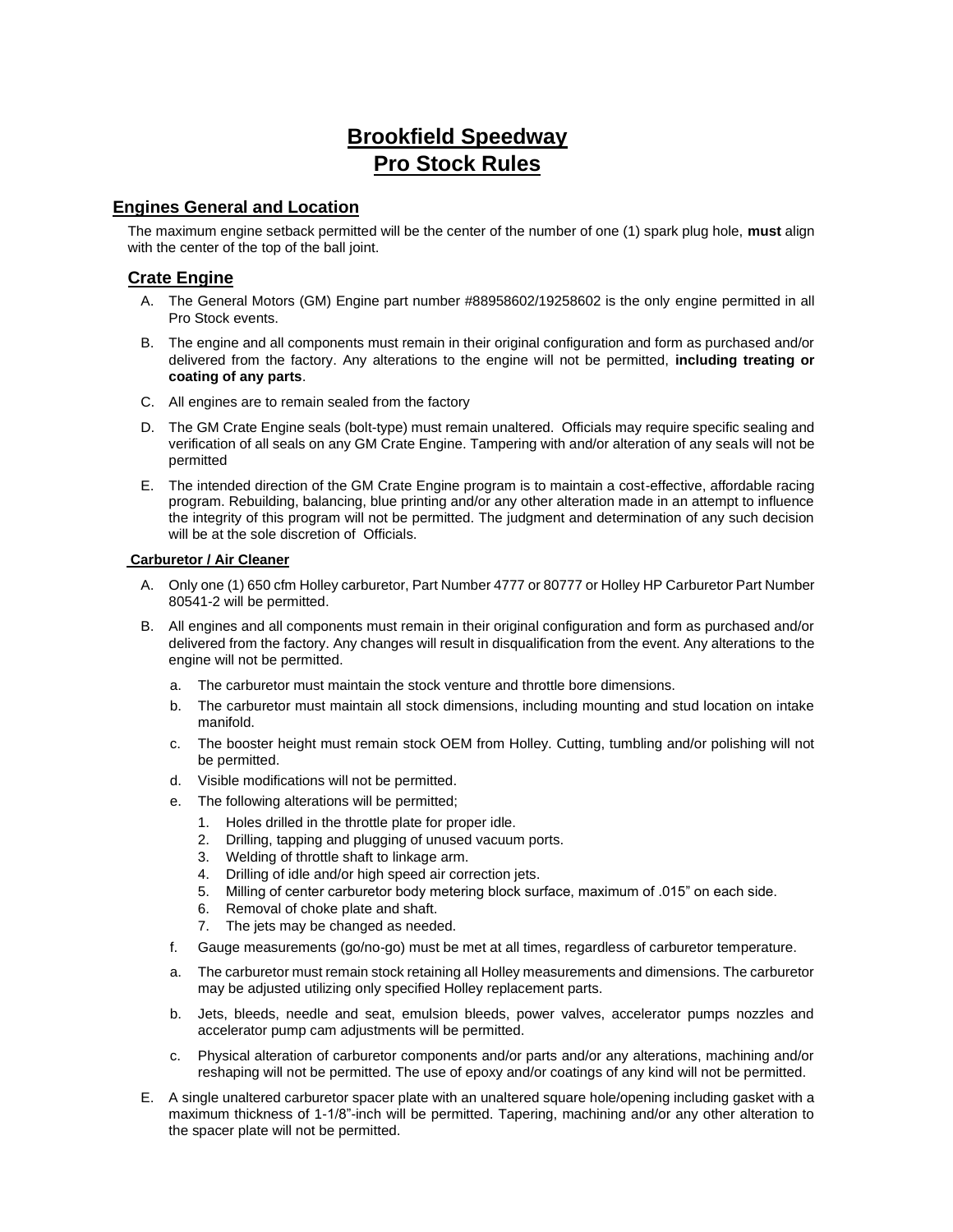- F. Only a single conventional round type air cleaner housing with a 5" round hole in the center will be permitted. Ram air, air box and/or heat shield type devices will not be permitted.
- G. Air cleaners that provide ventilation through the top cover (such as the K & N brand) will be permitted.
- H. Air induction plastic carburetor insert and/or other devices that direct air into the air intake will not be permitted.
- I. Air diffusers will not be permitted.

#### **Ignition/Battery**

A. **Only stock OEM distributors will be permitted. The distributor must maintain the factory mechanical advance curve to stock OEM specifications. Alterations and/or adjustments will not be permitted with the exception of the distributor advance lock plate may be added. All other components in the distributer must remain factory stock.** 

B. Only the black wire must be grounded to the engine block.

- C. The rev box must be in clear view without removing the hood.
- D. One (1) unaltered , **MSD 8727CT will be the only MSD/DIRTcar RPM (rev) limiting box permitted for competition** must remain operable and working condition, prior to, during and after all racing events. **6000 RPM maximum limit.**
- E. The OEM firing order must be retained. (Standard Chevrolet Firing Order: 18436572).
- F. Traction control devices will not be permitted. Braking devices that control traction will not be permitted.
- G. officials reserve the right to analyze and/or switch ignition boxes and/or rev chips at anytime.
- H. The ignition switch must be clearly labeled ON/OFF and easily accessible from outside of the car.
- I. All cars must be self-starting.
- J. The battery must be securely fastened in place.
- K. The battery must remain completely sealed off from the driver's compartment.
- L. One American Passenger Car sized battery with terminals on top and a maximum of 12 volts will be permitted. The battery voltage must not measure more than 14.3 volts. Step up transformer and/or any other device designed to increase voltage will not be permitted.
- M. A battery shut-off switch, clearly labeled ON/OFF, is mandatory. The switch must be mounted on the left side inner panel (above the steering post). The knob must be outside the panel and clearly visible and easily accessed from outside of the car. It must be wired to take the power off on the positive and/or 'hot' side of the connection. Reference the diagram in the back of this rule book. **MUST SHUT THE MOTOR OFF**

#### **Lubrication/Oiling System/Oil**

A. Oil coolers that are mounted under the hood will be permitted.

### **Transmission/Driveline and Driveline Components**

- **A.** Only approved North American and/or Canadian manufactured manual shift transmissions will be permitted. Automatic and/or automatic-type transmissions will be permitted. Three and/or four speed manual transmissions must have all gears working and must have a single clutch disc mounted in the stock OEM location. Clutch and pressure plate must be a minimum of 10.5" in diameter. No aluminum or lightweight material allowed. Steel only.
- **B.** Any automatic transmission must have a working stock OEM torque converter, with all gears working.
- **C.** Overdrive and/or under-drive transmissions and/or gears will not be permitted.
- **D.** Running through reduction gears will not be permitted. The transmission must be direct drive to the rear end.
- **E.** The transmission must have working gears. Forward, neutral and reverse must be working. From the neutral position and with the motor running, the car must be able to go forward and/or backward in a smooth manner. The car must start and move under it's own power.
- **F.** Only magnetic steel flywheels with a stock OEM diameter will be permitted.
- **G.** Driveline components made of carbon fiber will not be permitted.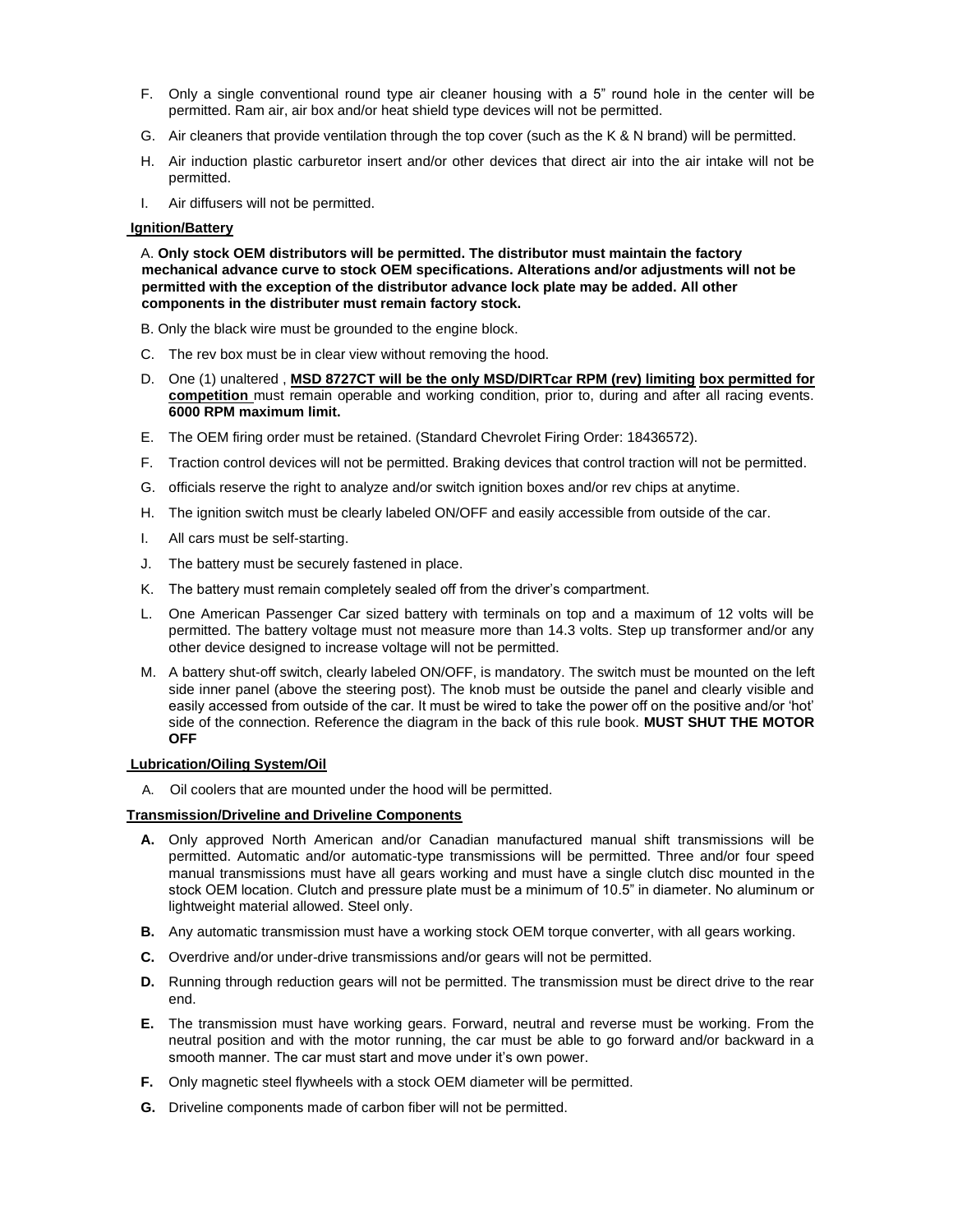**H.** Drilling and/or machining and/or grinding of transmission components, gears and/or other components including the case for the purpose of lightening the weight of the transmission will not be permitted.

### **Scattershield**

- A. Magnetic steel scattershield and/or magnetic steel scatter proof bell housing for standard transmissions are required.
- B. Automatic transmission explosion blankets are recommended.
- C. All bell housing must have a 1"-inch diameter inspection hole drilled near the top to permit visual inspection of the flywheel and the converter.

### **Driveshaft**

- A. Only magnetic steel driveshaft will be permitted. All drive shafts must be painted white and be clearly labeled with the car number on it.
- B. Only one (1) drive shaft connected from the transmission to the center section of the rear end will be permitted.
- C. Two (2) driveshaft hoops a minimum  $\frac{1}{4}$ "-inch thick x 2"-inch wide magnetic steel must be mounted to the frame wrapping around the driveshaft. One must be mounted in the front of the driveshaft and the other on the rear that prevents the driveshaft from digging into the track and/or bouncing out or up into the car D. Only magnetic steel drive yokes on the rear end and on the transmission will be permitted.

### **Engine Cooling System/Radiator**

A. Only one (1) radiator will be permitted. The radiator must be mounted vertically in front of the engine. The radiator must remain in its stock OEM location between the frame rails.

B. Plastic radiators will be permitted.

C.A 25 lb. pressure radiator cap is recommended.

D.An overflow catch can is required. The overflow cans and/or canisters will not be permitted in the cockpit.

E.All hose connections require double clamp(s).

F. It is recommended that all metal fittings/ends/nipples have a barb and a hose clamp to prevent hoses becoming loose and/or completely disconnected.

G. Only cast iron water pumps will be permitted.

- H. Only magnetic steel radiator fans will be permitted.
- I. Electric fans and/or water pumps will not be permitted.

### **Rear End**

- **A.** Stock passenger car rear ends will be permitted. The differential housing must be/remain the stock/OEM location. Truck and limited slip rear ends will not be permitted. Floater hubs allowed.
- **B.** Welded spiders or magnetic steel spools will be permitted. Aluminum spool will be permitted.
- **C.** A Ford 9"-inch rear may be installed in any chassis providing it utilizes all of the stock OEM and/or same parts needed to hold in the rear that it replaced.
- **D.** For rear ends that utilize horseshoe clips and/or retainers to hold the axles in place, it is recommended that they be tack welded to hold them in place and prevent failure and/or the axle falling out. **E.** Torque arms will not be permitted.
- **F.** All rear end components, ring and pinion gear sets and/or any other component, must be specific for the rear end in the car in size. Only full-size type rear ends will be permitted. Miniature rear ends and/or rear ends manufactured for the sole purpose of reducing rotating weight by decreasing the actual size of the rear end with the internal components of the rear end will not be permitted.
- **G.** Only magnetic steel axles will be permitted. Titanium axles, gun drilled, lightened and/or any other titanium rear end components and/or axles will not be permitted**.**
- **H.** The rear end must be in the same location, front-to-back and centered in the chassis. Offset of the rear end will not be permitted.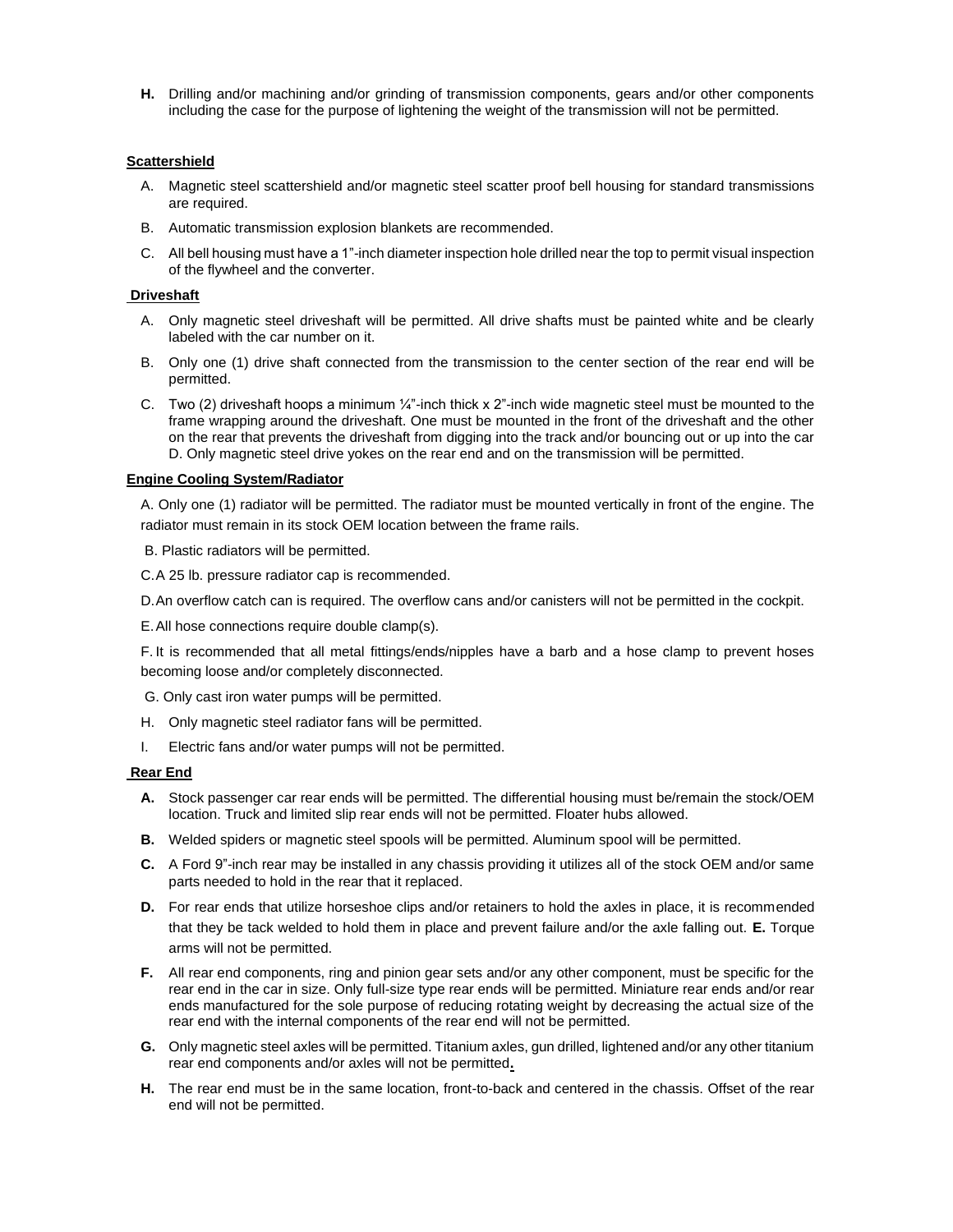### **QUICK CHANGE REAR END OPTIONS**

- 1. Quick-change rear end optional. Must have magnetic steel tubes, aluminum or steel spool allowed. Mini quick changes are not permitted.
- 2. Drive Axles must not exceed 1.600" diameter and must be made of steel only. No tungsten. .
- 3. 3" maximum o.d. tubes. No heavy steel tubes allowed. .410' thick maximum. Inserts to be slid inside of tubes, made of any material, are not permitted
- 4. Ballast inside, attached to, or machined into hubs are not permitted. Maximum hub weights 10 lbs. Tungsten or any other exotic metal are not permitted, in any form.
	- a. Maximum wheel weight 25 lbs.

# **Fuel, Fuel Cells and Fuel System**

- A. **Either meet FT3 or SFI 28.3 requirements and/or Include: a metal container, bladder, foam, top Bolted fuel valve plate with flop valve or roll over check valve, threaded cap, steel rack or minimum two straps each way**. The fuel cell must have a maximum capacity of 24 US gallons and must remain in a rectangle and/or square shape for measuring and calculating capacity. The fuel cell must be mounted securely in its container and centered between the frame rails and located in the trunk area in a fixed location. Pressure tanks on fuel systems will not be permitted. Auxiliary fuel tanks will not be permitted**. A clearly marked fuel shut off valve, labeled On and Off, must be mounted within reach of the driver. It must be labeled with the word(s) "Fuel Shut Off".**
- B. The maximum capacity of the fuel when measured empty and/or dry will be measured in cubic inches utilizing the standard formula of length (minus ½"-inch) x width (minus ½"-inch) x depth (minus ½"-inch) will be 5,660 cubic inches.
- C. The foam in the fuel cell must remain unaltered. A minimal cut in the foam will be permitted in the shape of a square or a rectangle. The cut may be no more than 1,000 square inches. The foam must retain the factory cut.
- D. The fuel cell must be enclosed completely in a rectangle and/or square container that is a minimum thickness of 20-gauge magnetic steel. An aluminum container may be used as an option and must be a minimum of .060"-inch in thickness.
- E. The fuel cell and/or the container material around the fuel cell must not be able to expand in any way. Tank panels that are bowed and/or bellied and/or positioned to create additional capacity of the fuel cell will not be permitted. Oversized filter housings, fuel coolers, oversized lines, fuel logs and/or any other device that increases the capacity of the fuel system will not be permitted. F. The entire container must be visible for ease of inspection.
- G. Fuel coolers of any type will not be permitted.
- H. The fuel cell must be mounted with a minimum of two (2) .125"-inch thick steel straps a minimum of 1"inch wide. The straps must cover the entire cell. Fuel cells that are mounted in a square tubing frame will be permitted. A minimum of 5/6"-inch ASTM Grade 8 bolts must be used to mount the fuel cell to the frame.
- I. For the GM Crate Engine only; Only one mechanical fuel pump in the stock location will be permitted. Fuel must be delivered through the fuel system from the fuel cell to the mechanical fuel pump. Fuel systems that require a return line, a pressure regulator of any type and/or other volume and/or pressure altering device will not be permitted.
- J. The bottom of the fuel cell container must be a minimum of 12"-inches from the ground.
- K. A horizontal bar a minimum of 1.5"-inch in diameter and .095" in wall thickness must be mounted behind and on each side of the fuel cell unless cell is centered in the 2x3 frame rails. Both sides and the rear of the cell must be protected.
- L. The fuel pick up must be positioned on the top of the fuel cell and be constructed of steel. The fuel pick up must have a check valve. The vent line must have a check valve.
- M. Only 'D'-type VP Racing Gasoline, the official fuel of DIRTcar will be permitted for competition. D-98 will be the only specified fuel permitted at any sanctioned DIRTcar and/or Super DIRTcar Series event. In addition a maximum "94 octane, R+M/2" standard pump gasoline will be permitted **at DIRTcar sanctioned weekly tracks**. Blending of fuels or gasoline, including VP spec (including 'D') fuels of different octane will not be permitted. Alcohol, methanol, nitrous oxide, nitro-methane and/or propylene oxide will not be permitted. Fuel may be subject to inspection and testing at any time. Proof of purchase for the official fuel of DIRTcar may be required.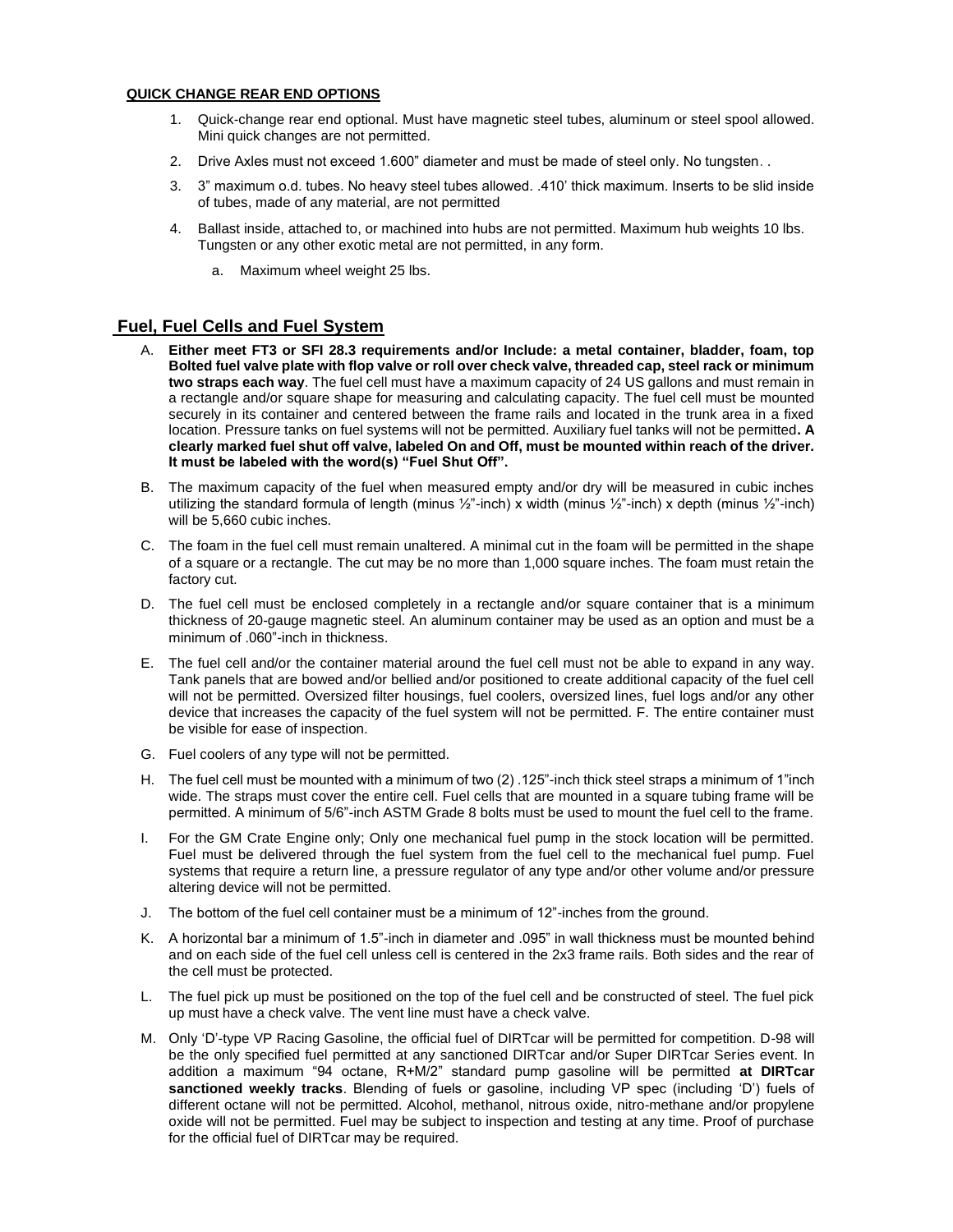- N. For the purpose of inspection, the driver and/or crew must be prepared to drain fuel upon request for inspection and/or measurement.
- O. Only mechanical type fuel pumps will be permitted. Fuel injection system(s) and/or electrical fuel pumps and/or any type of pressurized fuel system will not be permitted.
- P. External filler connections including 'dry-break'-type applications will not be permitted. The rear deck/trunk lid must be removed in order for fuel to be added to the fuel cell. The filler neck must remain enclosed in the trunk area of the car.
- Q. Onboard fire suppression systems are recommended

# **Exhaust - Muffler and Sound Reduction Devices**

### **A. All cars required to have mufflers.**

Exhaust headers and systems must extend past the driver's seat. Exhaust may exit out the side but must be flush with body panel.

- **B.** Mufflers must remain unaltered and/or modified internally and/or externally in any way. The collector extension pipe and tail pipe may not be installed past the inlet and/or outlet flange of the muffler.
- C. The maximum exhaust pipe diameter will be 3 inches.
- D. The complete exhaust system must remain under the car and exit to the rear of the car behind the driver, parallel or away from the racing surface.
- E. **For GM Crate motors** Schoenfeld headers part numbers #135cm-2, #145cm-2.
- F. Crossover connecting pipes from each bank/side of exhaust system will not be permitted.

# **Traction Control Devices**

- A. All electronic and/or computerized wheel spin and/or ignition retardation and/or acceleration limiting and/or traction control devices of any type will not be permitted.
- B. Adjustable ping control devices, dial a chip controls, timing controls and/or automated throttle controls will not be permitted.
- C. Adjustable restrictor plates will not be permitted.
- D. Remote control components of any-type will not be permitted.
- E. Radios and/or devices for transmitting voice and/or data will not be permitted, unless otherwise authorized prior to any event.
- F. Data acquisition systems will not be permitted.

# **Chassis/Frame**

- A. Frames may be repaired where needed but the stock frame rail must remain in the stock location. Front clips must remain unaltered. No cutting or modifying other than clearance for fuel pump. Front cross member may be trimmed for open motor oil pan clearance. .
- B. All cars must have a minimum factory stock wheel base of 107"-inches. Full frame cars with a factory stock wheelbase of over 107"-inches may be shortened between the knockouts, but must maintain a minimum wheelbase of 107"-inches.
- C. Front and/or four wheel drive cars and/or frames will not be permitted.

### **Steering**

- A. The steering column must remain in stock OEM location as manufactured for the make, model and year.
- B. Steering quickening devices that are commercially manufactured will be permitted. Homemade steering quickening devices of any type will not be permitted.
- C. The steering quickening device must be fully enclosed.
- D. The steering wheel center must be padded.
- E. A flexible, racing type steering wheel with a quick release mounting device is recommended.
- F. **Steering box must be steel OEM style box**.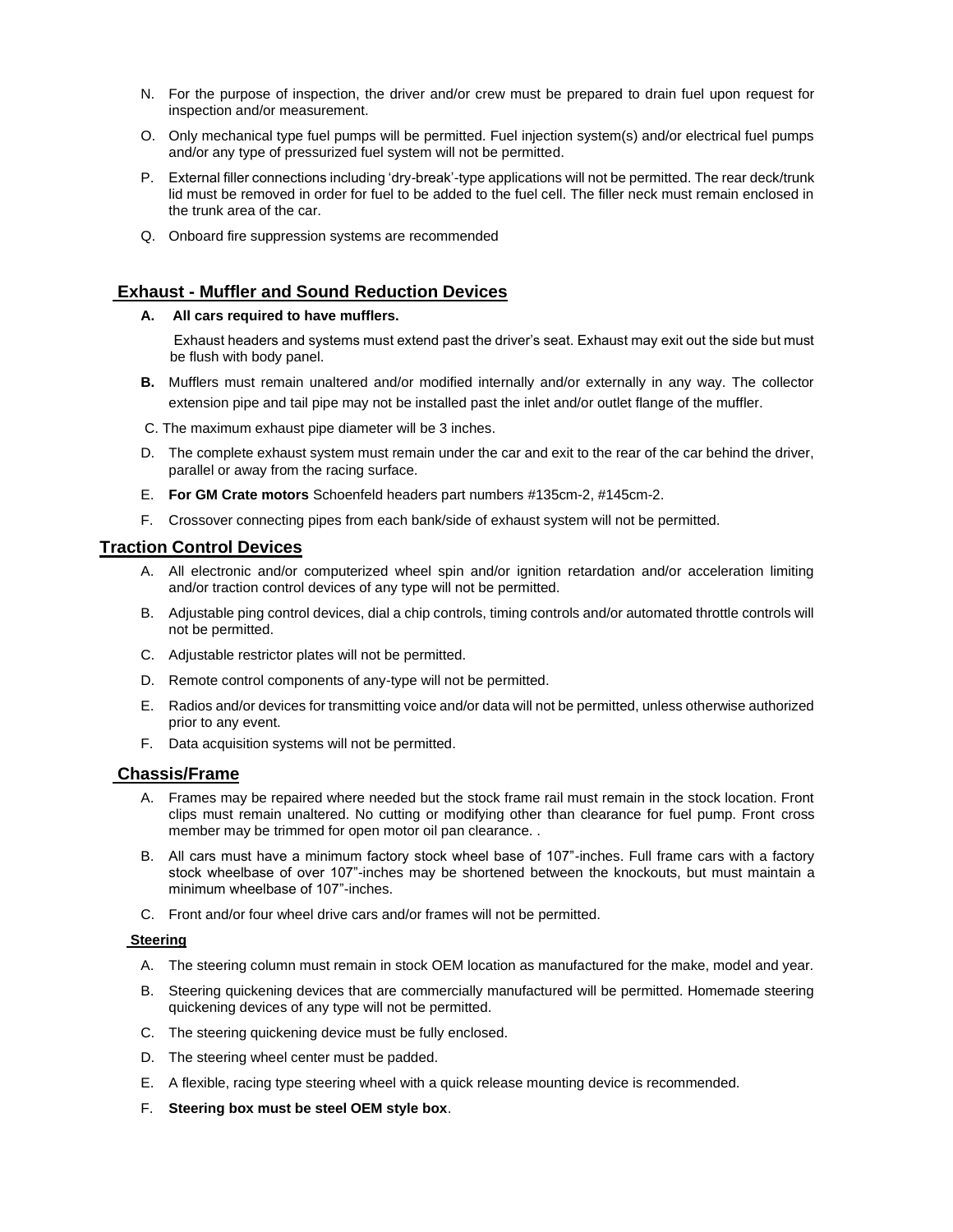### **Uni-bodied Cars/Frames**

- A. A homemade frame may be constructed using a minimum of 2"x3"x.120"-inch thick rectangular magnetic steel tubing. The 3"-inch dimension must be in the vertical position. The tubing must start at the rear of the front stock OEM sub-frame and continue all the way back up over (not under) the rear axle and end where the stock OEM rear sub-frame ended.
- B. The new frame must be as wide as the original sub-frame.
- C. All springs and suspension mounts must be located in the same exact position and manner as they were in the stock OEM frame.
- D. **Stock OEM suspension parts must be used unless approved by DIRTcar**.
- E. The suitability of the construction of this frame option regarding welds, cross-members, bracing, roll cage and the stock mounting links will be up to the discretion of the Officials.

### **Seat Location and Mounting in Frame**

### **Containment Seats**

Seats must be "Full Containment" style constructed of aluminum to the general design specifications of current industry standards (SFI 39.2). Design shall include comprehensive head surround, shoulder and torso support system, energy impact foam, and removable head foam. Consult with your seat manufacturer for questions and recommendations regarding your seat safety system.

Seats manufactured using carbon fiber or composite materials must meet SFI 39.2 specifications.

Up-fitting an existing seat with bolt-on kits will be permitted with a seat manufacturer-produced kit and an acceptable base seat approved by the seat manufacturer. Consult with your seat manufacturer for recommendations regarding your current seat. If Left Head Surround does not exceed 7 inches from the back of the headrest, a left side seat net meeting SFI specifications is required.

# **Body**

# **BODY STYLE AND DIMENSIONS**

ALL MEASUREMENTS WILL BE TAKEN WITH DRIVER AND/ OR WITH OR WITH OUT FUEL. TOLERANCE PERMITTED ON ALL BODY DIMENSIONS IS MAXIMUM OF +/- (PLUS OR MINUS) ½"-INCH (ONE-HALF INCH). THIS IS A TOLERANCE, NOT A DIMENSION THAT IS INTENDED TO BE ADDED TO THE BODY DIMENSIONS.

Unless otherwise noted and/or in most instances the exterior body dimensions, measurements, materials and rules are based on the ABC (Approved Body Configuration) rules. The ABC Body Specifications may be found at www.ABCbodies.com.

### **General Body**

- A. Any American and/or Canadian made passenger car from 1968-to-present will be permitted. The 2005 and newer Ford Mustang and the 2010 Chevrolet Camaro bodies as manufactured by ARP Bodies and/or Five Star Race Car Bodies will be permitted for competition, provided they meet the manufacturers dimensions. Compacts, foreign cars, trucks, sports cars and/or convertibles will not be permitted. Aftermarket bodies, provided they meet the ABC Body Configuration dimensions, appear stock and match the wheel of the frame being used will be permitted.
- B. The body must be stock appearing and mounted in the stock location on the frame. Ford or Mopar bodies may be used on a GM chassis only utilizing the GM 602 Crate Engine. The stock sheet metal or aftermarket body must maintain the OEM fit and appearance. Air dams, skirting, any type of air deflection device and/or aerodynamic enhancing equipment will not be permitted anywhere on the car. Wedge shaped and/or flat body panels and/or sides will not be permitted. All windows must be cut out and remain open. The covering and/or filling in of any window area will not be permitted. Body styles and/or body parts may be rejected by Super DIRTcar Series, DIRTcar and/or World Racing Group Officials.
- C. The maximum body width when measured anywhere along the contour of the car will be 82"-inches. The minimum ground clearance will be 5"-inches.
- D. The roof must be of one-piece construction and maintain stock contour and appearance.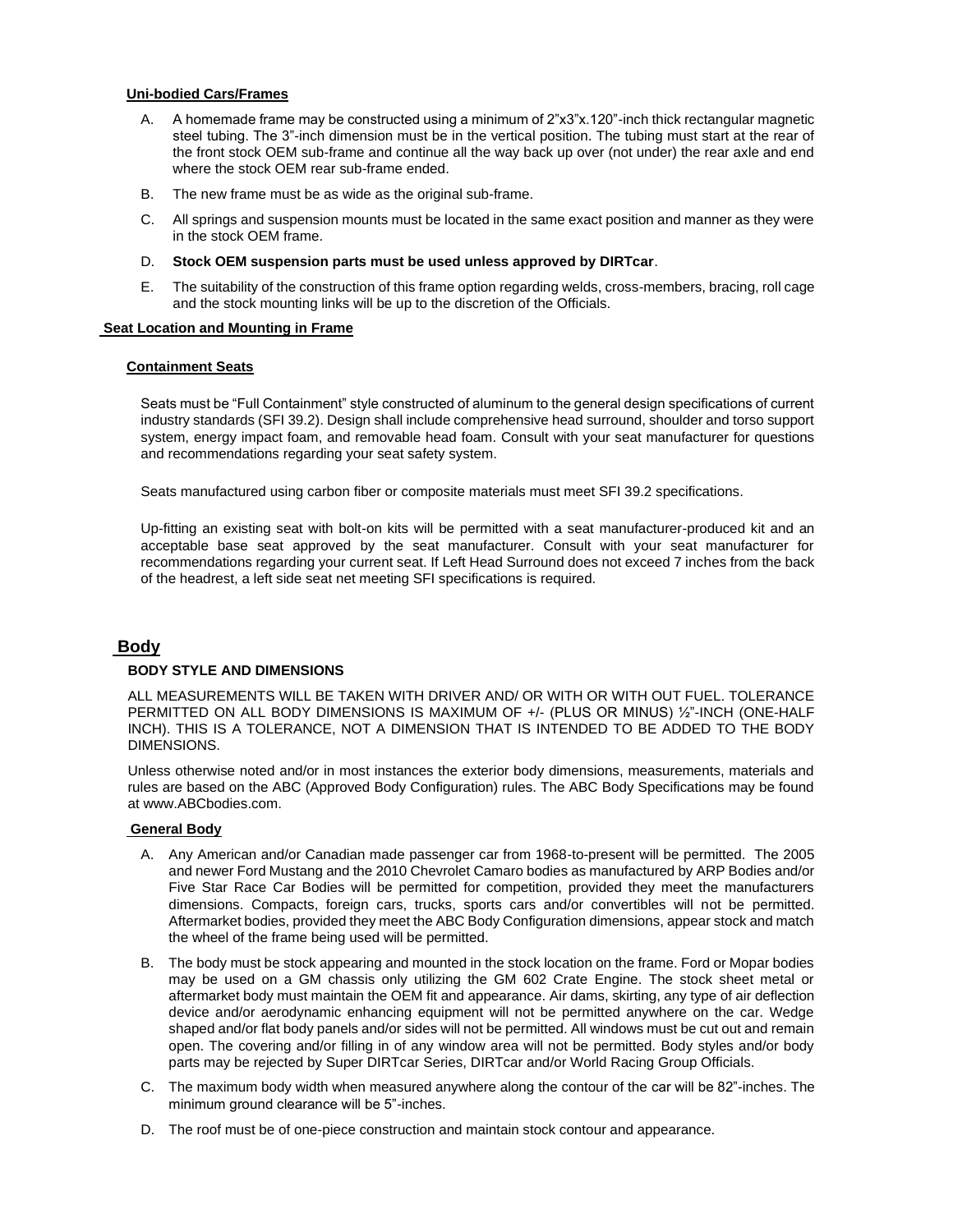- E. Hood scoops and/or raised hood boxes will not be permitted with the exception of aftermarket fiberglass hoods. The aftermarket fiberglass hood may have a maximum raised surface of 4"-inches in height provided it is pre-manufactured into the design of the hood. Holes cut in the hood for any reason will not be permitted. Lift-off hoods and stock sheet metal trunk decks will be permitted provided they are positively fastened to properly seal off the engine and/or trunk area.
- F. The front nose must be stock appearing. 'DIRT style' noses including part number(s) Performance Bodies; 331040, 281040, 251040, etc., will not be permitted. Front and rear bumper covers must be widened from the stock width. The front nose must not extend further than 47"-inches from the centerline of the front wheels. The tail piece/rear fascia must be stock appearing with a bumper cover. Flat sheet metal will not be permitted.
- G. Full fenders are mandatory. A reasonable radius cut for tire clearance will be permitted. Front fender must be one-piece magnetic steel and/or aluminum and/or composite type as manufactured by ARP Bodies or Five Star Race Car Bodies will be permitted. The fenders must remain stock in appearance**.** The inner fender panels may be removed provided the fender remains positively fastened and secured to the car.
- H. The removal of the dash is permitted, providing that the steering column is adequately secured and remains in its stock location.
- I. All cars must have a full magnetic steel windscreen with a minimum material thickness of 1/16"-inch and a maximum screen opening of 2"-inches x 1"-inches. Chicken wire and aluminum screens will not be permitted. The screen wire must cover the entire windshield area from left-to-right across the cage and from the top of the roll cage to the hood and/or cowl. Any shields, visors and/or cardboard that blocks visibility through the screen will not be permitted. Any shield, visor and/or cardboard for visibility must not be a part of and/or fastened to the roof.
- J. Mirrors and/or reflecting devices will not be permitted.
- K. Under pans, rear tubbing in the rear wheel area, speedway-type bodies and/or air dams/additional air directional devices will not be permitted.
- L. Officials reserve the right to request body panels and/or bumpers to be replaced and/or painted if they do not look presentable and/or have any sharp edges.

#### **Rear Spoiler**

- A. A single rear spoiler mounted on the top, at the rear of the deck lid/trunk will be permitted.
- B. The rear spoiler must be a one-piece aluminum or two-piece (split in the center vertically) lexan spoiler with a maximum height of 5"-inches. **The spoiler must not exceed 5" in total length (of material) no matter what the angle of the spoiler**.
- C. The spoiler must follow the contour of the body and may not extend out past the maximum body width and **must not extend past the trunk lid. Spoiler must be straight with no bends (Guerney Lip).**
- D. Two (2) vertical support(s) fin-type mounted in front of the spoiler will be permitted. These supports may not exceed the maximum height of the spoiler and are limited to 16"-inches in length and must be symmetrical left to right

### **Interior**

- **A.** A full magnetic steel engine fire wall with a minimum of **20** gauge material thickness is required. All holes in the firewall must be covered to isolate the driver's compartment from the engine compartment.
- **B.** A full rear steel fire wall must seal off the driver's compartment from the trunk/fuel cell area. Front and rear fire walls must extend from fender to fender in as straight of a line as possible and spot welded for strength. There must be no openings in the firewall to protect the driver from engine compartment fire. **C.**  Excessive firewall cutouts and/or tunneling for header/exhaust clearance will not be permitted.
- **D.** Full floor boards must be steel retained from the engine firewall to the rear fire wall and from the body, side-to-side (interior door skin to interior door skin). The passenger side floor board may be level from the top of the transmission and drive shaft tunnel, but must not exceed this height, to permit clearance for both exhaust pipes and mufflers. All interior sheet metal must be spot welded for strength.
- **E.** Angular installations and/or cock pit type applications and/or fabrications will not be permitted.
- **F.** Any holes in the floor board for the shifter, etc., must not be any larger than required to facilitate shift pattern.
- **G.** Shifter boots are **mandatory** as a sealing device for the driver's compartment.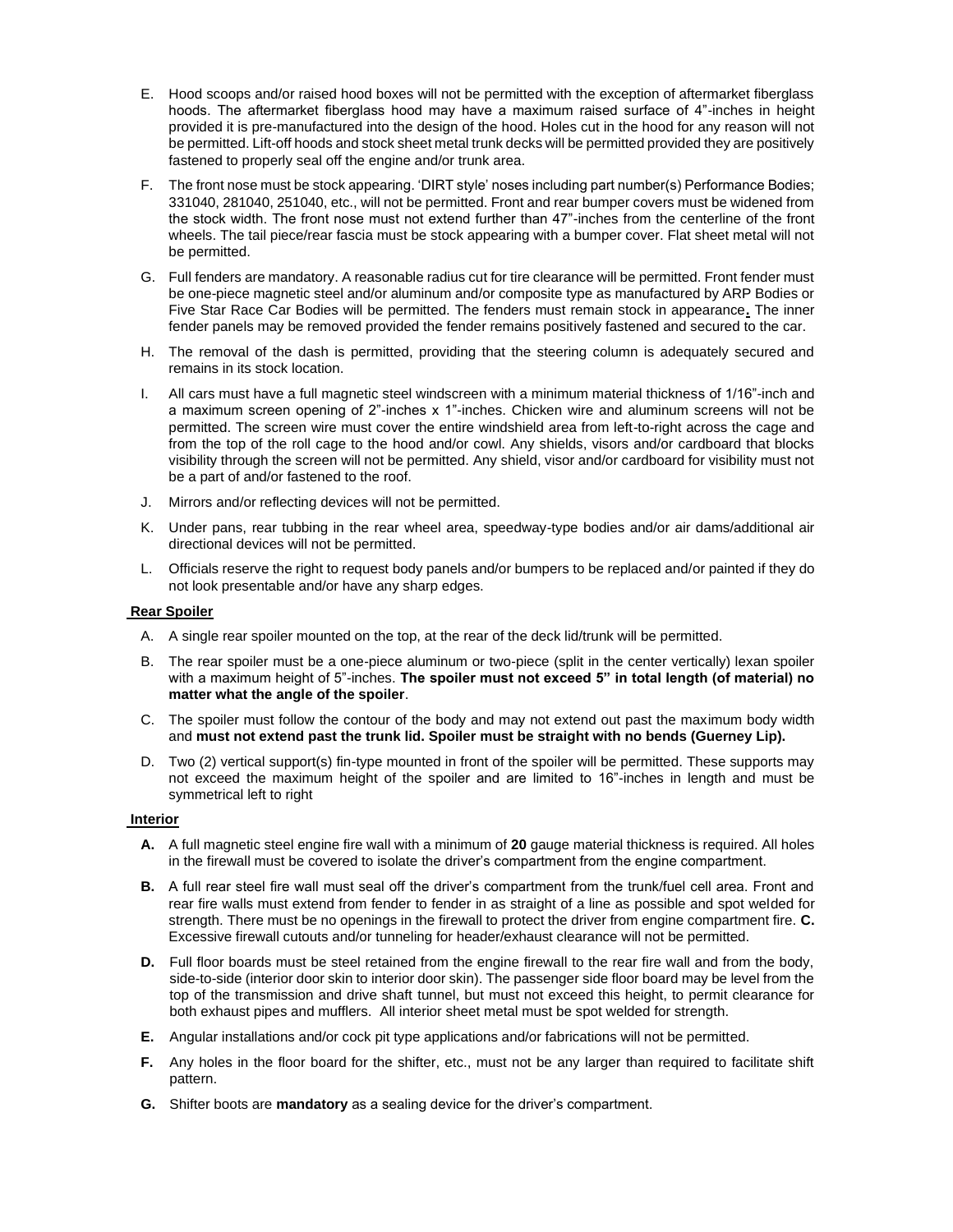### **Bumpers and Rub Rails**

### **Rub Rails**

- A. One (1) horizontal rub rail on each side of the car between the wheels will be permitted.
- B. The rub rails must be magnetic steel square/rectangular tubing with a maximum dimension of 1"-inch x 2"-inches high.
- C. The rub rails must mount flush against the body panels with each end cut at a 45 degree angle and capped. Sharp edges of any type will not be permitted. Lexan-type rub rails that are securely mounted to the body will be permitted**.**

### **Bumpers**

- A. Stock front and rear bumpers will be permitted.
- B. The bumpers may be securely reinforced under ends of the splash guard to maintain stock OEM appearance.
- C. The bumpers must be stock appearing for the year, make and model of the car.
- D. Additional upper and/or lower bumper reinforcements that are visible will not be permitted. Any-type of reinforcement must be in line with the bumper and not visible. Outside reinforcements of any type will not be permitted.
- E. All tubing must have rounded corner supports to prevent cars from hooking and/or losing bumpers.
- F. Fabricated front and/or rear bumper that entirely cover the stock-type rubber bumper cover will be permitted.
- G. All cars must have tow hooks. The tow hooks must be easily accessible on both the front and rear of the car.
- H. Front and rear bumpers that are fabricated behind the bumper cover must have two (2) rails, an upper and a lower across the frame for support fabricated from a magnetic steel tubing a minimum of 1-1/2" diameter with a minimum wall thickness of .095"-inches. There must be a minimum of four (4) horizontal uprights positively securing the rails together to support the bumper. Approved mounting and design for bumpers of the this type will be at the discretion of the official.

# **Front Suspension**

- A. Only stock magnetic steel or tubular magnetic steel aftermarket upper A-Frames will be permitted.
- B. **Only stock-type components in stock OEM locations will be permitted unless otherwise approved**
- C. Aftermarket tubular upper A-Frames must be one (1) piece magnetic steel with a minimum wall thickness of .095" and remain non-adjustable in any manner. E. Only magnetic steel cross shafts will be permitted.
- F. **The following approved multiple piece aftermarket spindles may be used for competition in addition to stock OEM Impala, Camaro or Metric spindles; Speedway Motors 91034501/2, 91034511**.
- G. Aftermarket ball joints allowed.
- H. Chassis cross-shaft mounts for upper A-Frames may be fabricated and relocated but must **remain on top of factory frame rail.**
- I. Excessive cutting of frames for shock clearance will be at the discretion of the Officials.
- J. Any form and/or type of chassis adjustment and/or adjusters in the cockpit will not be permitted.

# **Rear Suspension**

**A.** The rear suspension must be double triangulated 4 link. Upper links must run from rear end (pumpkin part housing) inward to outward and lower links must run outward to inward. The top, trailing arm lengths must be between 10" to 12.5"and the lowers are 17.5" to 23" (measured center to center). Links may be fabricated box tubing or steel radius rod tubing with steel bushings heim ends. Upper and Lower brackets on rear must be equal distance from centerline of rear and symmetrical right to left. B.Vertical mounting points can be adjusted up and down.

- **C. Front leaf spring mount may have a maximum of four (4) mounting holes or one (1) slotted mounting location for chassis height adjustment. Threaded jack screw allowed either front or rear of leaf.**
- **D. The rear shackles may have multiple holes for chassis height adjustment Threaded jack screw allowed either on front or rear of leaf.**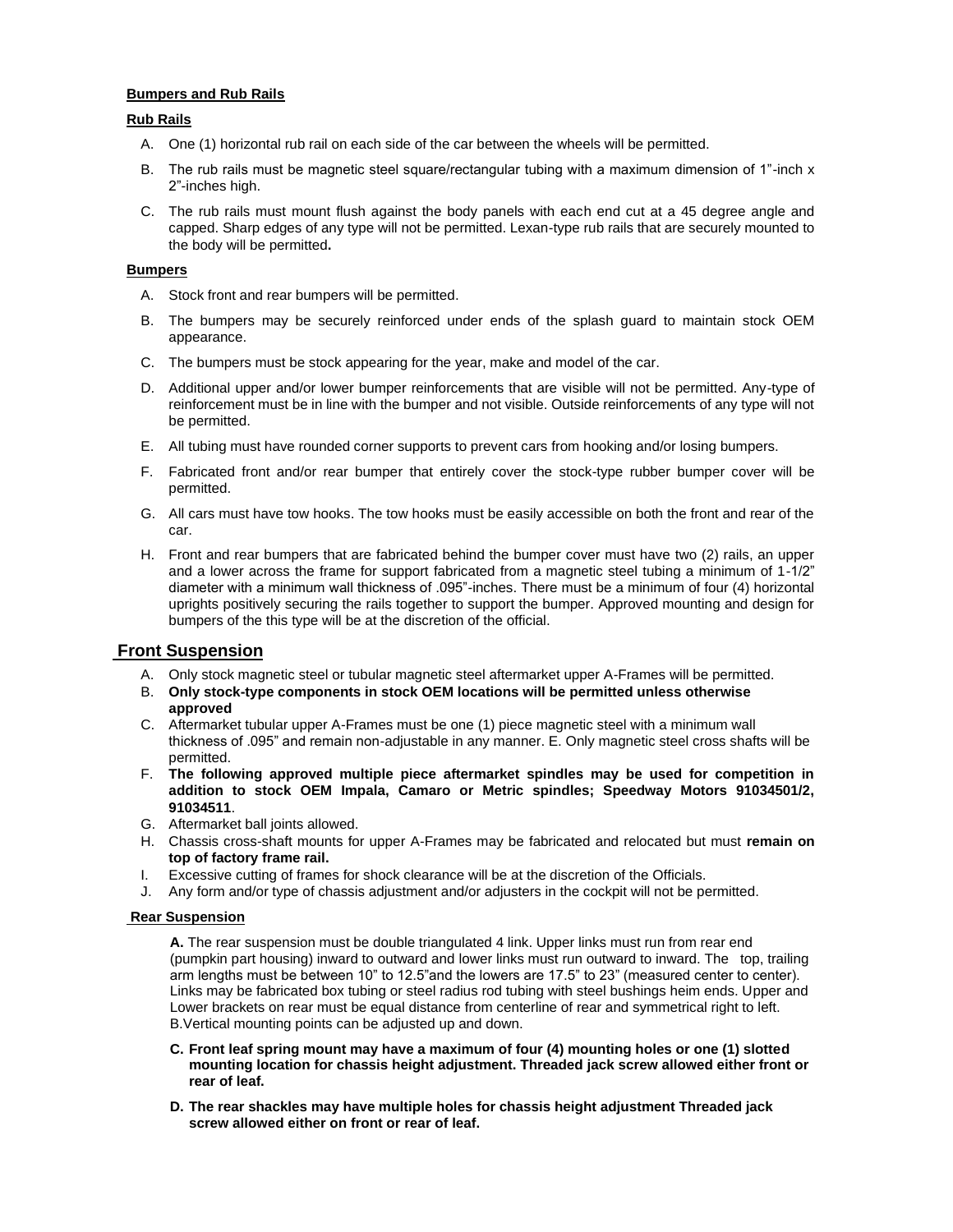- **E. No rubber biscuits allowed in rear suspension. The spring mounting pads on leaf and/or coil cars must be stock and be welded in one position on the rear end housing.**
- **F. No Travel Limiters allowed. Chains only allowed to limit rear droop. No rubber, springs or aftermarket droop limiters.**
- **G. No rear sway bar may be used. No coil over eliminators allowed.**
- **F. On leaf spring configurations a rear slider mount will be permitted.**

#### **Shock Absorbers**

- A. Only one (1) shock per wheel will be permitted.
- B. The shock absorber mounting location is optional. Cantilever mounted shocks will not be permitted.
- C. Coil over shock absorbers will not be permitted.

#### **Springs**

- A. **The springs must be of the OEM stock-type and the OEM location. No progressive springs. Springs must be mounted vertical on top of rear.**
- B. **Coils must be 5" diameter and mounted in stock location on top of the rear tube. Springs must be equal distance from center of rear left and right. No spring rubbers or bump stops of any kind allowed in the springs, shocks or on the frame.**
- C. Only magnetic steel springs will be permitted. Carbon fiber and/or other material will not be permitted.
- D. Ford, Chevrolet and/or Chrysler cars may interchange **leaf** springs providing springs maintain the individual specifications and stock OEM application, format and stock mounting positions.

#### **Brakes**

- A. All cars must have four (4) wheel hydraulic brakes in good working condition. Cast steel OEM type single piston calipers will be allowed.
- B. Rear disc brakes may be installed must be steel single piston OEM style design and be operational. Maximum rotor diameter 12.19" x 1.25" wide and must be vented. No solid rotors.
- C. Carbon fiber, carbon, titanium, ceramic, and aluminum rotors will not be permitted.
- D. Brake bias may be adjustable through the cockpit.
- E. Right Front brake shut offs; either mechanical or electric, are permitted
- F. Dual master cylinders with proportioning valve and adjustment will be permitted.
- G. Drilling of brake rotors, any, front or rear will not be permitted.

#### **Wheelbase and Tread Width**

A.The minimum overall wheelbase for both sides of the vehicle will be 107"-inches.

B.The maximum front and rear tread width will be 81"-inches for all cars when measured from the outside of the sidewall to the outside of the sidewall. C. Rear end offsets will not be permitted.

# **Roll Cage**

- A. Only round magnetic steel seamless tubing 1-1/2" with a minimum material thickness of 1/8"-inch or 13/4" in outside diameter with a minimum material thickness of .095"-inches will be permitted.
- B. The basic configuration of the roll cage must be one of 'standard-type' racing application. There are multiple variations common to motorsports applications. Approved roll cage design is at the discretion of the Track Official(s).
- C. A six (6)-point cage surrounding the driver with uprights mounted on the right and left side of the frame is mandatory. One upright in front and upright behind the driver on each side of the frame. The uprights must be welded to the flat horizontal part of the frame. Welding the uprights to the kick-ups will not be permitted. The four (4) bars joining the four (4) uprights in a horizontal plane above the driver's head must be a minimum of 2"-inches above the helmet of the driver when seated with seat belts fastened in the car.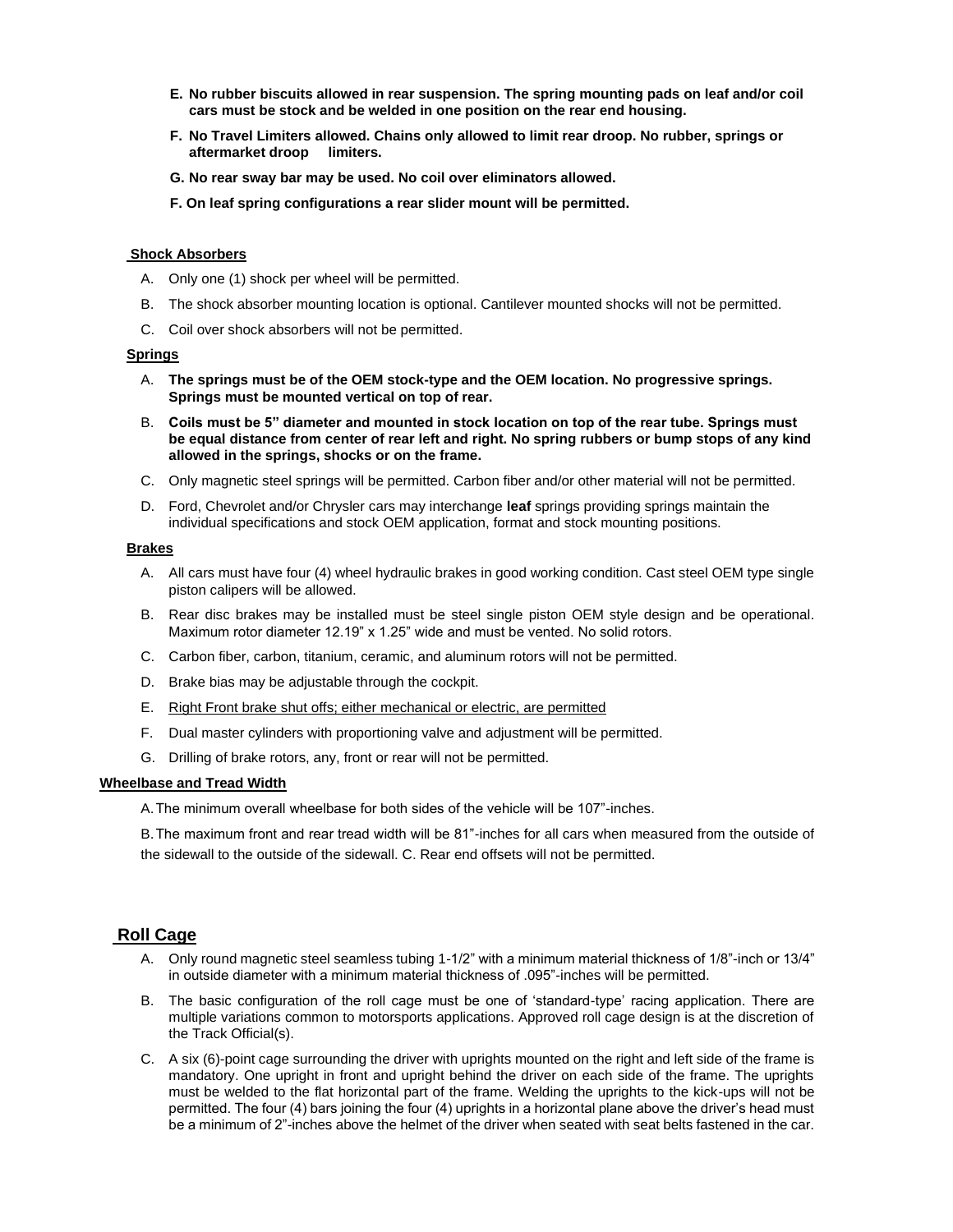- D. There must be a minimum of three (3) bars on both sides of the car connecting the main uprights. A minimum of one bar on each side must extend to the outer door skin. The horizontal bars must have at least one set of vertical support bars positioned between the main uprights which connect the horizontal bars together.
- E. An additional diagonal bar is recommended from the top left rear of the cage moving downward toward the right side frame rail.
- F. The above mentioned (A-through-E) roll bars are the minimum requirements. More bars are recommended but must be approved by an inspector/official.
- G. All junctions of two (2) or more tubes in the cage must be joined with at least 1/8" magnetic steel gussets. Threaded pipe, pipe fittings, and lap weld, soft metals like aluminum, angle iron and/or channel iron will not be permitted. Flush grinding of welds will not be permitted.
- H. All roll cage bars within 18"-inches of the driver, extended arms, legs, head, etc., must be adequately padded for protection. It is recommended that SFI-Rated roll bar padding is utilized in all roll bar padding applications. In addition the steering wheel center must also be padded. It is recommended that this padding be SFI Rated and fire retardant.
- I. Front and rear firewalls constructed from magnetic steel with a minimum thickness of 20-guage steel are mandatory.
- J. The rear firewall must extend from the top of the window shelf downward and attach to the floorboards. Holes in the firewall will not be permitted.
- K. The front firewall must extend from the dash downward and attach to the floorboards with all holes securely covered with magnetic steel to isolate the driver from the engine compartment.

### **Wheels**

- A. Only one piece magnetic steel wheels will be permitted with a maximum width of 10"-inches and a 15"inch diameter for competition. Magnesium, carbon fiber and/or any other exotic type material will not be permitted.
- B. All four (4) wheels must have a minimum of five (5) studs and lug nuts. The stud threads must go past the full thickness of the wheel nut on all four corners of the car. C. Beadlocks will be allowed.
- D. Wheel offset, front and/or rear, will be a minimum of 3"-inches and a maximum of 4"-inches on either side. The tolerance will be a maximum of 1/4"-inch. E.

Wheel centers may not be altered.

#### F. Wheel covers:

a. Wheel covers must have a minimum of 5 mounting points. However, both 5 and 3 mounting point wheel covers will be allowed for competition under the following conditions: wheel covers having a minimum of 5 attachment points may continue to use steel dzus fasteners. Said dzus fasteners must be made of steel only. Wheel covers having only 3 attachment points must be bolted-on at all 3 points utilizing a minimum 5/16", flanged steel bolt and an approved fastening (nut assembly) system.

Approved fastening (nut assembly) systems:

- Keyser Manufacturing, part #100 7-101.
- Wehrs Manufacturing Part # WM377A-312 Aluminum 5/16 / WM377S-312 Steel 5/16
- Triple X Chassis Part # SC-WH-7810(for a 1" spring) / SC-WH-7820(for a 1 3/8" spring)
- Smith Precision Products Part # MC-516-18

Optional fastening systems that are equal or superior to the above-approved system will be readily approved at the sole discretion of Technical Officials.

# **Tires**

A. Individual race tracks, events and/or series may designate a particular tire and/or compound at any time. The compound may be announced prior to the event in a bulletin and/or at the driver's meeting.

The altering of any tire compound, by any means will not be permitted. Chemical alteration of the tread carcass and/or tread compound, such as tire 'soaking' and or the introduction of tread 'softener' and/or the physical defacement (removal, altering and/or covering) of tire sidewall markings in any manner will not be permitted. If any competitor is found to have altered their tires any penalty deemed appropriate by Officials may be issued.